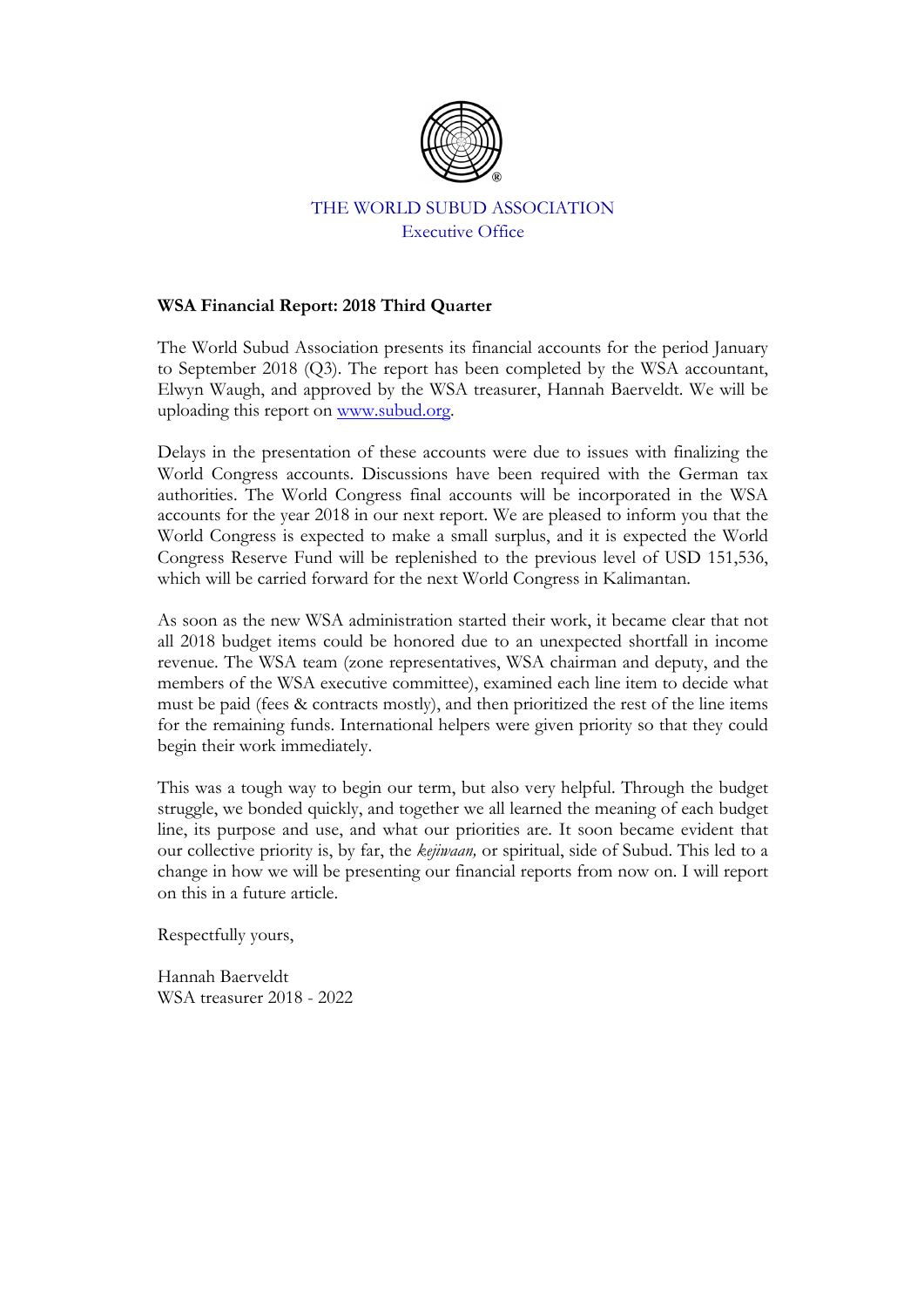|                                                                                                                                                                                                                                                                              |                                                    |                                                                           | Jan-Sep 2018   |                            |                                                    |                                            | Jan-Sep 2017   |                  |  |
|------------------------------------------------------------------------------------------------------------------------------------------------------------------------------------------------------------------------------------------------------------------------------|----------------------------------------------------|---------------------------------------------------------------------------|----------------|----------------------------|----------------------------------------------------|--------------------------------------------|----------------|------------------|--|
| Income                                                                                                                                                                                                                                                                       |                                                    |                                                                           |                |                            |                                                    |                                            |                |                  |  |
| <b>Contributions and donations</b><br><b>Zones and Countries</b><br>Zone 1-2 (Asia, Australia)<br>Zone 3 (Western Europe)<br>Zone 4 (Europe, Asia)<br>Zone 5 (Africa)<br>Zone 6 (Africa)<br>Zone 7 (North America)<br>Zone 8 (South America-1)<br>Zone 9 (South America-2)   | \$<br>\$<br>\$<br>\$<br>\$<br>\$<br>\$<br>\$       | 17,320<br>53,955<br>13,245<br>694<br>100<br>43,271<br>3,584               |                |                            | \$<br>\$<br>\$<br>\$<br>\$<br>\$<br>\$<br>\$       | 19,600<br>29,256<br>9,239<br>350<br>13,314 |                |                  |  |
| <b>Enterprises</b><br><b>Individual members</b>                                                                                                                                                                                                                              |                                                    |                                                                           | \$<br>\$<br>\$ | 132,169<br>2,330<br>36,780 |                                                    |                                            | \$<br>\$<br>\$ | 71,759<br>26,625 |  |
| <b>Earmarked donations and grants</b><br><b>Zones and Countries</b><br>Individual members<br>Muhammad Subuh Foundation<br>Other grants                                                                                                                                       | \$<br>\$<br>\$<br>\$                               | 2,897<br>69,924<br>118,668<br>42,744                                      |                |                            | \$<br>\$<br>\$<br>\$                               | 881<br>660<br>40,000                       |                |                  |  |
|                                                                                                                                                                                                                                                                              |                                                    |                                                                           | \$             | 234,233                    |                                                    |                                            | \$             | 41,541           |  |
| Other income<br><b>Bank Interest</b>                                                                                                                                                                                                                                         |                                                    |                                                                           | \$<br>\$       | 11,003<br>3                |                                                    |                                            | \$<br>\$       | 1                |  |
| <b>Total received</b>                                                                                                                                                                                                                                                        |                                                    |                                                                           | \$             | 416,518                    |                                                    |                                            | \$             | 139,926          |  |
| Add: funds transferred from World Congress Fund<br>Add: funds released from restrictions<br>Less: as yet unused earmarked donations                                                                                                                                          |                                                    |                                                                           | \$<br>\$<br>\$ | 21,709<br>(41, 958)        |                                                    |                                            | \$<br>\$<br>\$ | 200<br>(600)     |  |
| Available for discretionary spending                                                                                                                                                                                                                                         |                                                    |                                                                           | \$             | 396,269                    |                                                    |                                            | \$             | 139,526          |  |
| <b>Expenditure</b>                                                                                                                                                                                                                                                           |                                                    |                                                                           |                |                            |                                                    |                                            |                |                  |  |
| Kejiwaan programs<br>International Helpers Area 1(Asia, Australia)<br>International Helpers Area 2 (Europe, Africa)<br>International Helpers Area 3 (The America's)<br>Ibu Rahayu office                                                                                     | \$<br>\$<br>\$<br>\$                               | 25,475<br>19,377<br>23,159<br>9,390                                       |                |                            | \$<br>\$<br>\$<br>\$                               | 26,534<br>17,295<br>26,615                 |                |                  |  |
| <b>Media Unit programs</b><br>Bapak's Talks project (SPI)<br><b>Bapak's Guidance for Helpers</b><br><b>WSA Archives</b><br>Translations (WSA documents)<br>History of Subud<br>Other                                                                                         | \$<br>\$<br>\$<br>\$<br>\$                         | 9,000<br>40,679<br>2,173<br>819                                           | \$             | 77,401                     | \$<br>\$<br>\$<br>\$<br>\$<br>\$                   | 31,613<br>963<br>1,527                     | \$             | 70,444           |  |
| <b>Human Activity programs</b><br>Delegates to World Congress<br>World Congress Fund<br>World Congress Assistance Fund<br>World Congress Carpet Fund<br>Care Support Program (CSP)<br>Int. Youth Travel Fund (IYTF)<br>SYAI (Youth Int'l)<br><b>YES Quest</b><br><b>SESI</b> | \$<br>\$<br>\$<br>\$<br>\$<br>\$<br>\$<br>\$<br>\$ | 14,580<br>5,852<br>39,213<br>3,500<br>10,011<br>29,984<br>13,901<br>5,237 | \$             | 52,671                     | \$<br>\$<br>\$<br>\$<br>\$<br>\$<br>\$<br>\$<br>\$ | 8,598<br>377                               | \$             | 34,103           |  |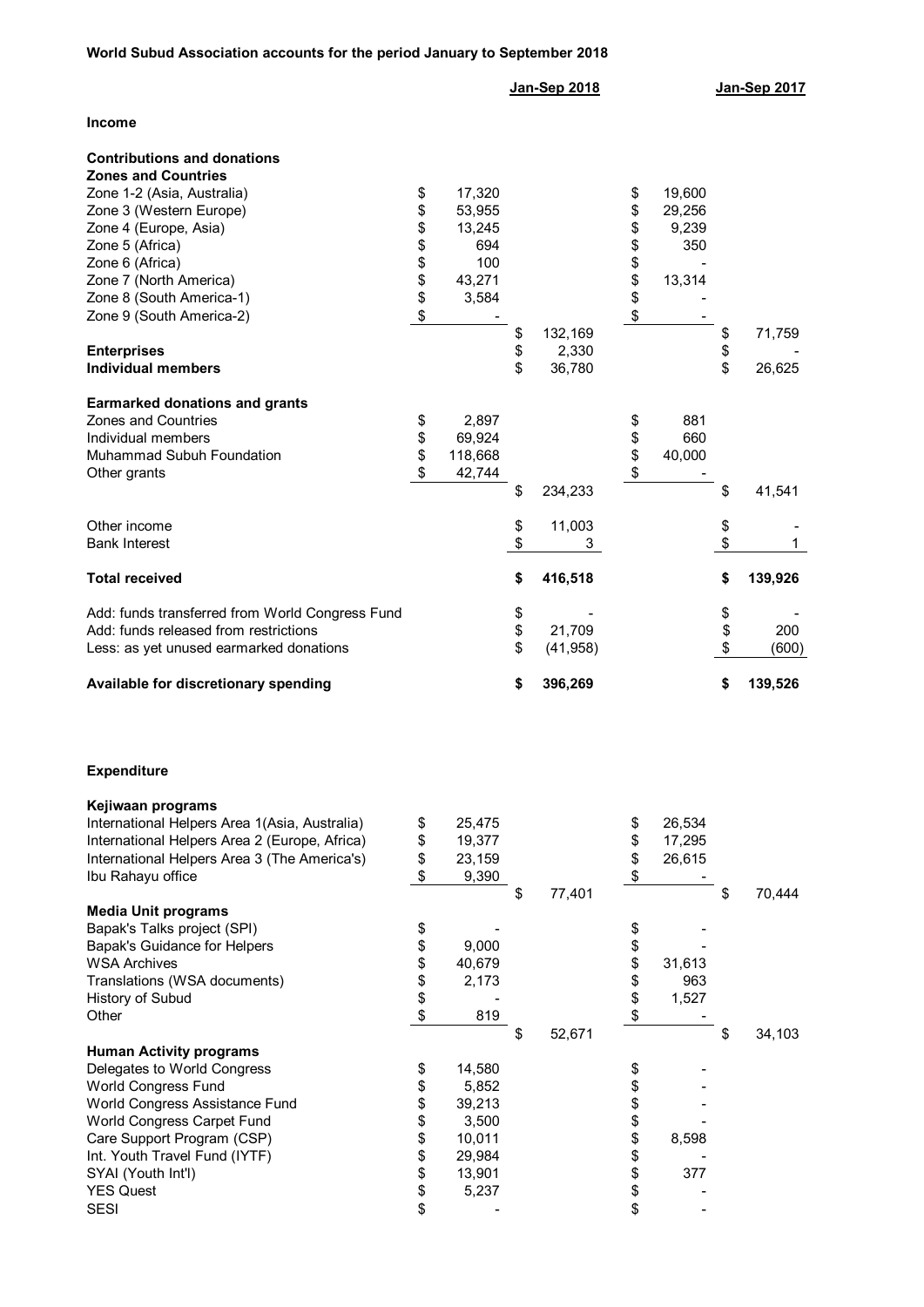### **World Subud Association accounts for the period January to September 2018**

| <b>SDIA</b>                       | \$           |               | \$           |                 |
|-----------------------------------|--------------|---------------|--------------|-----------------|
| <b>SICA</b>                       | \$<br>1,438  |               | \$           |                 |
| <b>SIHA</b>                       | \$<br>1,761  |               | \$<br>1,910  |                 |
| Grants to Zones                   | \$<br>1,182  |               | \$           |                 |
| PR / Websites / Communications    | \$<br>2,344  |               | \$<br>4,015  |                 |
|                                   |              | \$<br>129,003 |              | \$<br>14,900    |
| <b>Total program expenses</b>     |              | \$<br>259,075 |              | \$<br>119,447   |
| <b>Supporting services</b>        |              |               |              |                 |
| WSC meeting/Gatherings            |              | \$<br>2,034   |              | \$              |
| WSA Chair/Deputy Chair Expenses   | \$<br>6,637  |               | \$<br>3,667  |                 |
| Zone 1-2 (Asia, Australia)        | \$<br>1,346  |               | \$<br>1,342  |                 |
| Zone 3 (Western Europe)           | \$<br>295    |               | \$<br>69     |                 |
| Zone 4 (Europe-Asia)              | \$           |               | \$<br>338    |                 |
| Zone 5 (Africa)                   | \$           |               | \$<br>533    |                 |
| Zone 6 (Africa)                   | \$<br>2,755  |               | \$<br>4,006  |                 |
| Zone 7 (North America)            | \$<br>529    |               | \$<br>1,228  |                 |
| Zone 8 (South America-1)          | \$<br>1,341  |               | \$           |                 |
| Zone 9 (South America-2)          | \$           |               | \$           |                 |
| Zone Reps other                   | \$           |               | \$           |                 |
|                                   |              | \$<br>12,903  |              | \$<br>11,183    |
| <b>WSA Executive:</b>             |              |               |              |                 |
| Fees                              | \$<br>47,760 |               | \$<br>31,595 |                 |
| Travel, accommodation             | \$<br>5,429  |               | \$<br>3,175  |                 |
| Office and admin expenses         | \$<br>386    |               | \$<br>723    |                 |
| Bank charges                      | \$<br>1,760  |               | \$<br>748    |                 |
| Audit                             | \$           |               | \$           |                 |
| <b>Currency differences</b>       | \$           |               | \$           |                 |
| Sundry                            | \$<br>111    |               | \$           |                 |
|                                   |              | \$<br>55,446  |              | \$<br>36,241    |
| Pensions                          |              | \$<br>6,334   |              | \$<br>7,379     |
| <b>Total supporting services</b>  |              | \$<br>76,717  |              | \$<br>54,803    |
| <b>World Congress preparation</b> |              | \$<br>124     |              | \$<br>17,258    |
| <b>Total expenses</b>             |              | \$<br>335,916 |              | \$<br>191,508   |
| Surplus / (Shortfall)             |              | \$<br>60,353  |              | \$<br>(51, 982) |

| Key:         |                                          |
|--------------|------------------------------------------|
| SYAI         | <b>Subud Youth Activities</b>            |
| <b>SDIA</b>  | Susila Dharma International Association  |
| <b>SICA</b>  | Subud International Cultural Association |
| <b>SESI</b>  | Subud Enterprise Services International  |
| <b>SIHA</b>  | Subud International Health Association   |
| <b>SPI</b>   | Subud Publications International         |
| <b>WSHPP</b> | Wisma Subud Heritage Protection Project  |
| <b>IYTF</b>  | International Youth Travel Fund          |